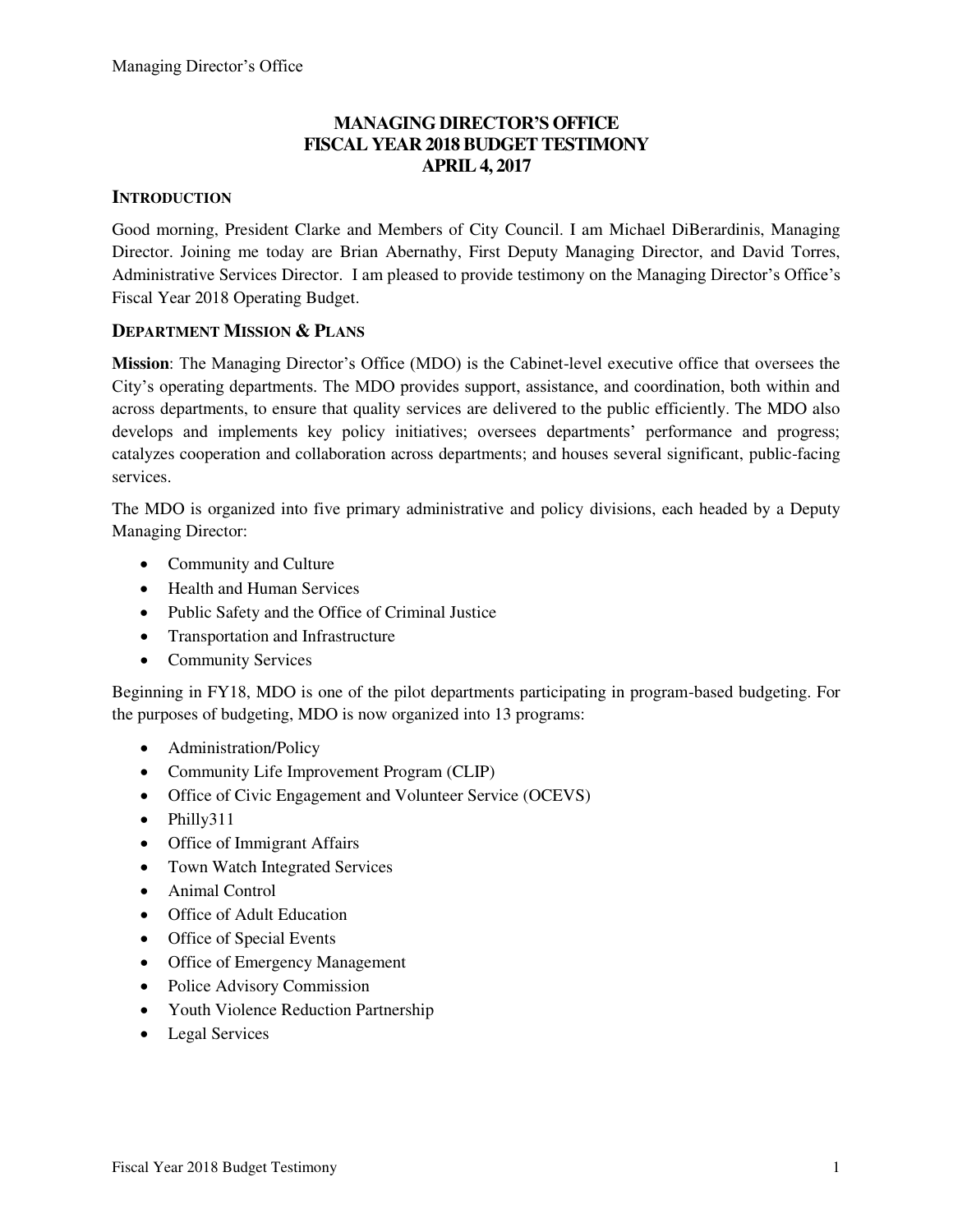#### **Plans for Fiscal Year 2018**:

In FY18, MDO will engage in a series of transformational initiatives, including the following:

Rebuilding Community Infrastructure (Rebuild): In the coming years, the Rebuild team plans to work in partnership with City Council to complete civic engagement, design, and construction on an estimated 150-200 sites. Completion of this work, however, is dependent on City Council approval and resolution of the litigation regarding the Philadelphia Beverage Tax. While the litigation is pending, the City will not be able to issue the borrowings for the \$300 million needed to fully fund this \$500 million initiative. However, Rebuild will continue to move forward with the initial phases including authorization of the borrowing. Rebuild will also feature robust diversity and inclusion programs, such as bonding and cash flow assistance for M/W/DSBEs; partnership with the Building and Construction Trades Council to improve access to apprenticeship programs and provide opportunities for work on Rebuild sites; and a robust, third-party monitoring and enforcement system to ensure that the program achieves its diversity and inclusion goals.

Out-of-School Time: In FY18, the MDO plans to launch a new Out-of-School Time strategy designed to provide low-income and at-risk children with high-quality out-of-school time experience. The MDO proposes to invest \$180,000 annually in this initiative, which will fund a full-time manager and three program improvement coaches, as well as a data system. One initial focus of this strategy will be to ensure that children have access to evidence-based literacy programs that will support the goals of the Read by  $4<sup>th</sup>$  campaign and the Kenney Administration's historic investments in Pre-K and community schools.

Workforce Development: Over the next three years, the MDO will implement a new workforce development strategy titled, "City as Model Employer," aimed at creating viable pathways to permanent employment for 200 seasonal/temporary City workers over three years. The initiative will focus on engaging individuals with barriers to employment, including disconnected youth and young adults; formerly incarcerated individuals; and adults lacking necessary workforce skills and credentials. The City as Model Employer strategy will focus specifically on establishing bridge positions that allow seasonal/temporary workers to develop the skills required to secure and retain entry-level positions with the City or an employer partner. The MDO will support seven departments in the pilot year of this initiative (Fleet, Streets, CLIP, Water, Airport, Free Library, and Parks and Recreation), with the goal of sharing best practices across agencies and building the infrastructure required to take the strategy to scale.

Performance Management: In collaboration with the Office of the Director of Finance and the Office of the Chief Administrative Officer, the MDO will in FY18 continue to advance and administer a performance management system, where meaningful data drives operational, policy, and budgetary decisions. The goal of this effort is to ensure that throughout every operating department, a culture of quality and outcomes-focused programming pervades. Performance Management is internal-facing and focused on collaborating within and across departments to solve complex issues while also highlighting best practices. When the initiative is fully launched, all departments will regularly report on key measures that are aligned with their programs, key objectives, program-based budgeting and the Mayor's Policy Pillars. The Office of Performance Management will support 10-15 departments each year to either update their strategic plans or create a performance improvement plan to affirm the departments' missions and visions, identify goals, and establish or refine meaningful performance measures. In addition, each year, one or two "deep dive" departmental processes will be selected for improvement, and the Office of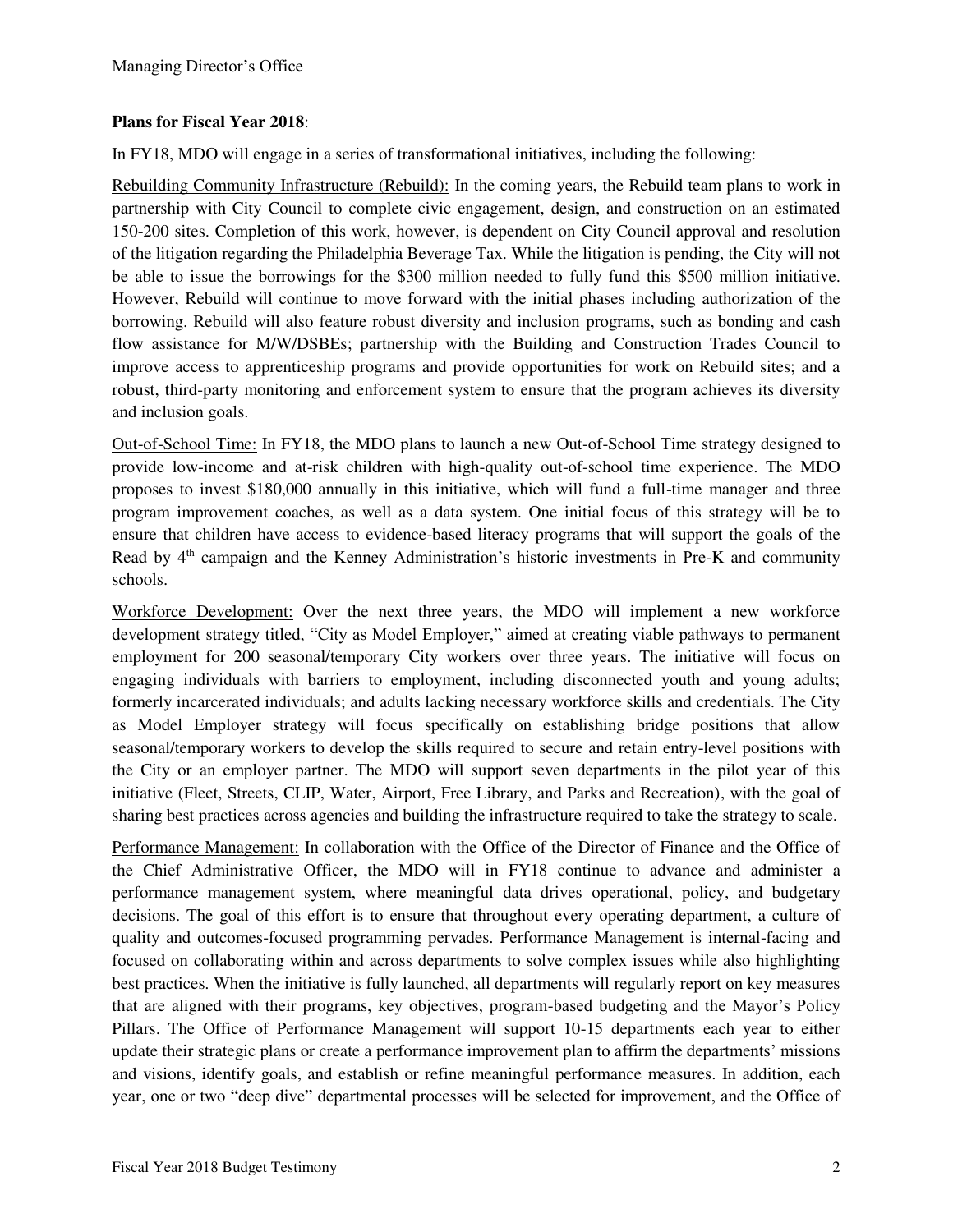Performance Management will provide intensive technical assistance to carry out these performance improvement projects.

Criminal Justice Reform: The Office of Criminal Justice (OCJ) will continue advancing initiatives to reduce the prison population, improve public safety, and increase opportunities for returning citizens. In FY18, OCJ will coordinate with partner agencies to implement data-driven strategies to reduce the City's over-reliance on jails and focus on reducing recidivism. Goals include continuing to implement strategies and reforms to achieve an overall 34 percent reduction in the jail population by the end of FY19 (from the FY16 baseline) and working with the Reentry Coalition to reduce recidivism by 25 percent by FY21.

Additional strategies to reduce the jail population are planned for roll-out in FY18, including creating a robust system of alternatives to cash bail, implementing a pilot program for pre-arrest diversion in two police districts, launching an implicit bias training program across the justice system, and supporting expansion of the District Attorney's Office's The Choice is Yours (TCY) diversion program. The Reentry Coalition will work with the Office of Reintegration Services to bolster and enhance reentry services. Additionally, OCJ will continue to work with stakeholders to support the coordination of reentry resources for those who were sentenced to life in prison without parole as juveniles and who became eligible for resentencing and/or release following the *Montgomery v. Louisiana* Supreme Court decision in 2016. An estimated 300 individuals were sentenced to life without parole as juveniles in Philadelphia, more than in any other jurisdiction in the country, and OCJ will continue to support the creation of networks to address the challenges these individuals may face upon release. Lastly, OCJ will continue to work with the First Judicial District and representatives of the Philadelphia Bar Association to develop and implement recommendations regarding revisions to the Guaranteed Fee System, which sets payment schedules for court-appointed counsel.

Vision Zero/Transportation and Infrastructure: The Office of Transportation and Infrastructure Systems (oTIS) will be working closely with the Streets Department and other regional stakeholders to implement the recommendations of the Vision Zero Task Force to improve the safety of Philadelphia's transportation network.

In addition to this important public safety work, oTIS will continue to coordinate multi-agency initiatives, as well as secure funding for transportation and infrastructure projects from grants and other alternative revenue sources. OTIS will continue to install transit shelters and street furniture; support SEPTA with its infrastructure investments; improve safety and mobility along Roosevelt Boulevard; expand the Indego bike share program; and host additional Philly Free Streets events. OTIS also intends to work on a multiagency transportation action plan focused on improving equitable mobility for under-served populations.

Additional Strategic Initiatives: In addition to the items mentioned above, the MDO will continue to advance the following inter-departmental strategic initiatives:

- Enhancing social services, public safety, and physical improvements in the **West Kensington and Fairhill** neighborhoods.
- Enhancing environmental sustainability through the **Zero Waste and Litter Cabinet,** continued support for further implementing the Water Department's **Green Cities, Clean Waters** strategy, and a **relaunched Greenworks plan.**
- Targeting and coordinating human services and other City resources toward addressing the complex challenges of **lead exposure**, **opioid addiction**, and **behavior in shared public spaces**  citywide**.**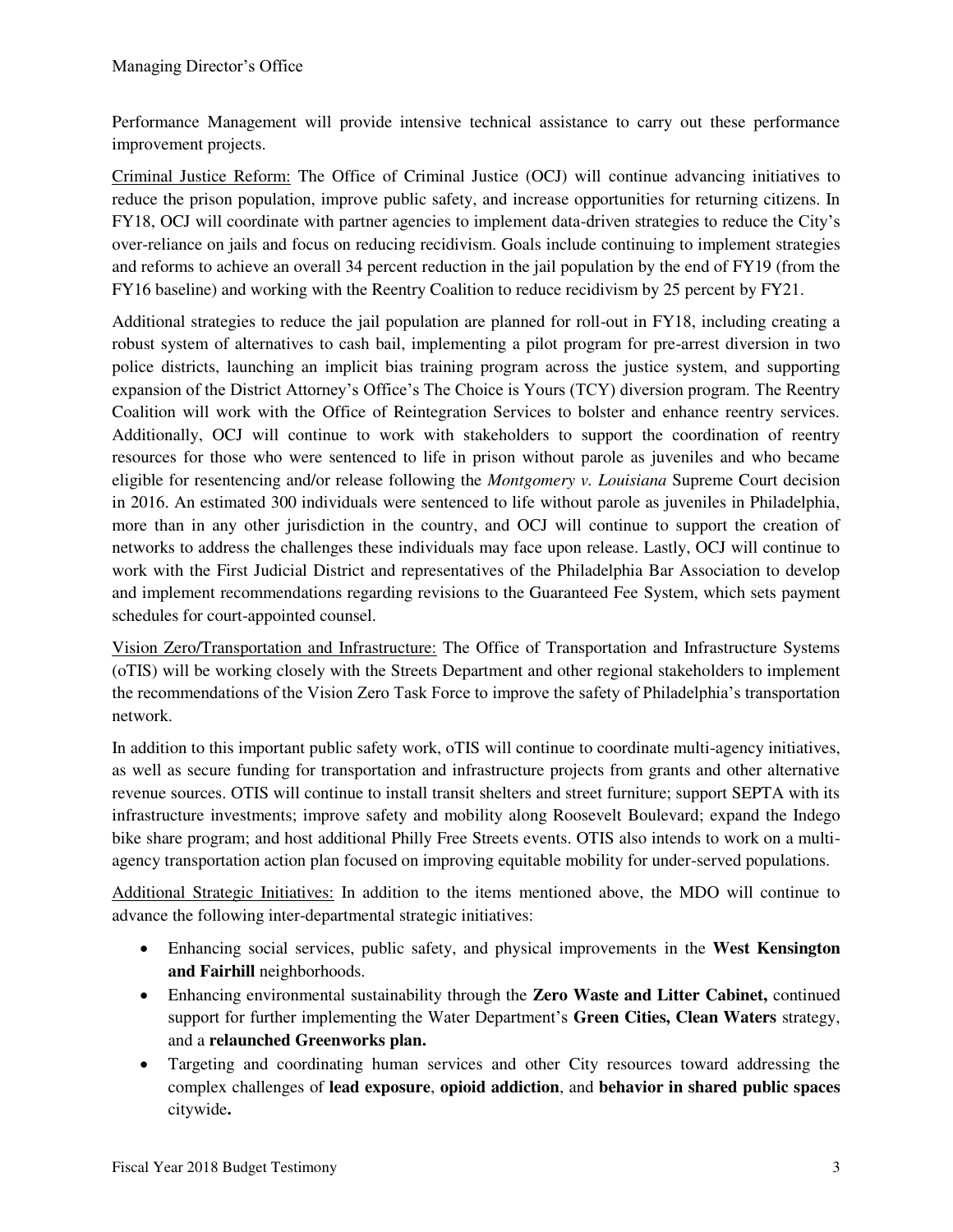- Reviewing and better coordinating the City's anti-violence strategies, including **Focused Deterrence, Youth Violence Reduction Partnership, Healing Hurt People,** and **Cease Fire.**
- Continuing to improve accessibility for **immigrant populations** by promoting training on language access and cultural competency within city government, as well as the development of action guides to better serve immigrant communities.

# **SUMMARY**

The initiatives mentioned above are just a brief summary of some of the important work that the dedicated staff of the MDO conducts on a daily basis to deliver quality city services and support Mayor Kenney's policy objectives. I am excited to serve as your Managing Director, and I appreciate your attention to and support of the work our team is pursuing. Members of my senior staff are present to answer any questions you may have specific to any of these initiatives, or any of the other programs that fall within MDO's budget. Thank you.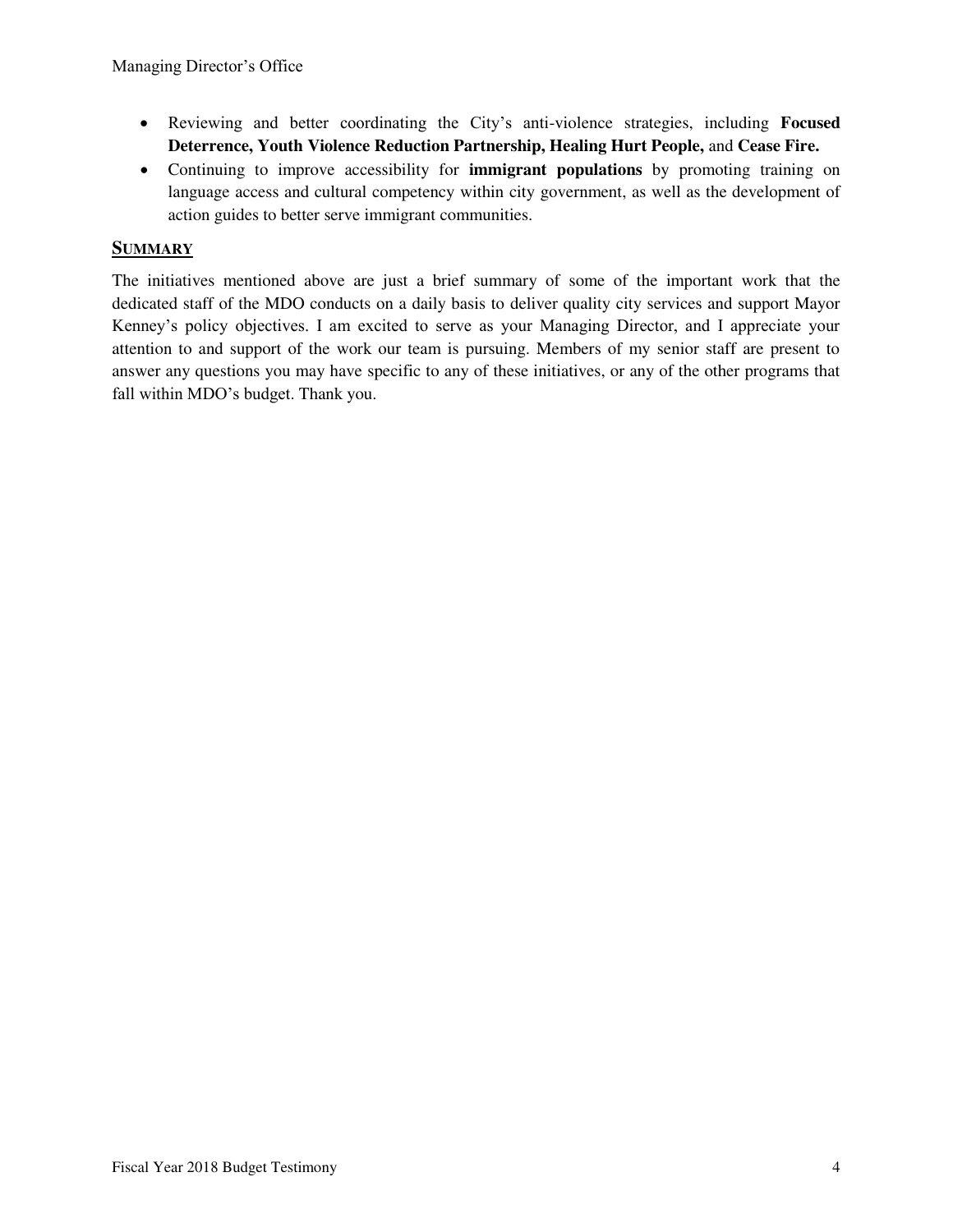| <b>Staff Demographics Summary (as of December 2016)</b> |           |           |           |           |  |  |  |
|---------------------------------------------------------|-----------|-----------|-----------|-----------|--|--|--|
|                                                         | Total     | Minority  | White     | Female    |  |  |  |
| Number of Full-Time Staff                               | 325       | 190       | 135       | 146       |  |  |  |
| Number of Civil Service-Exempt Staff                    | 284       | 157       | 127       | 116       |  |  |  |
| Number of Executive Staff (deputy level<br>and above)   | 18        | 8         | 10        | 8         |  |  |  |
| Average Salary, Full-Time Staff                         | \$56,958  | \$50,634  | \$65,858  | \$61,119  |  |  |  |
| Average Salary, Civil Service-Exempt<br>Staff           | \$61,077  | \$55,321  | \$68,066  | \$66,195  |  |  |  |
| Average Salary, Executive Staff                         | \$140,193 | \$133,559 | \$145,500 | \$137,125 |  |  |  |
| Median Salary, Full-Time Staff                          | \$43,500  | \$39,995  | \$60,000  | \$51,118  |  |  |  |
| Median Salary, Civil Service-Exempt Staff               | \$50,000  | \$41,000  | \$62,000  | \$61,000  |  |  |  |
| Median Salary, Executive Staff                          | \$142,500 | \$146,000 | \$142,500 | \$142,500 |  |  |  |

# **BUDGET SUMMARY & OTHER BUDGET DRIVERS**

| <b>Employment Levels (as of December 2016)</b>       |                 |          |  |  |
|------------------------------------------------------|-----------------|----------|--|--|
|                                                      | <b>Budgeted</b> | Filled   |  |  |
| Number of Full-Time Positions                        | 318             | 325      |  |  |
| Number of Part-Time Positions                        |                 | 5        |  |  |
| Number of Civil-Service<br><b>Exempt Positions</b>   | 261             | 284      |  |  |
| Number of Executive Positions                        | 18              | 18       |  |  |
| Average Salary of All Full-<br><b>Time Positions</b> | \$56,958        | \$56,958 |  |  |
| Median Salary of All Full-Time<br>Positions          | \$43,500        | \$43,500 |  |  |

Note: The number of full time staff is one less than submitted in the operating budget detail. This is because one staff member is detailed to, and funded by, a quasi-governmental agency.

| <b>General Fund Financial Summary by Class</b> |                |                    |                |                    |                |                  |  |  |
|------------------------------------------------|----------------|--------------------|----------------|--------------------|----------------|------------------|--|--|
|                                                | FY16 Original  | FY16 Actual        | FY17 Original  | FY17 Estimated     | FY18 Proposed  | Difference:      |  |  |
|                                                | Appropriations | <b>Obligations</b> | Appropriations | <b>Obligations</b> | Appropriations | <b>FY18-FY17</b> |  |  |
| Class 100 - Employee Compensation              | \$16,819,293   | \$17,601,829       | \$19,115,427   | \$19,444,428       | \$19,776,006   | \$331,578        |  |  |
| Class 200 - Purchase of Services               | \$61,345,102   | \$63,735,705       | \$64,923,232   | \$65,484,995       | \$66,076,732   | \$591,737        |  |  |
| Class 300 - Materials and Supplies             | \$457,955      | \$531,107          | \$502,755      | \$466,987          | \$469,155      | \$2,168          |  |  |
| Class 400 - Equipment                          | \$132,324      | \$79,858           | \$301,024      | \$346,090          | \$298,324      | $(\$47,766)$     |  |  |
| Class 500 - Contributions                      | \$0            | \$205              | \$0            | \$0                | \$0            | \$0              |  |  |
| Class 700 - Debt Service                       | \$0            | \$0                | \$0            | \$0                | \$0            | \$0              |  |  |
| Class 800 - Payment to Other Funds             | \$0            | \$0                | \$0            | \$0                | \$0            | \$0              |  |  |
| Class 900 - Advances/Misc. Payments            | \$0            | \$0                | \$0            | \$0                | \$0            | \$0              |  |  |
|                                                | \$78,754,674   | \$81,948,704       | \$84,842,438   | \$85,742,500       | \$86,620,217   | \$877,717        |  |  |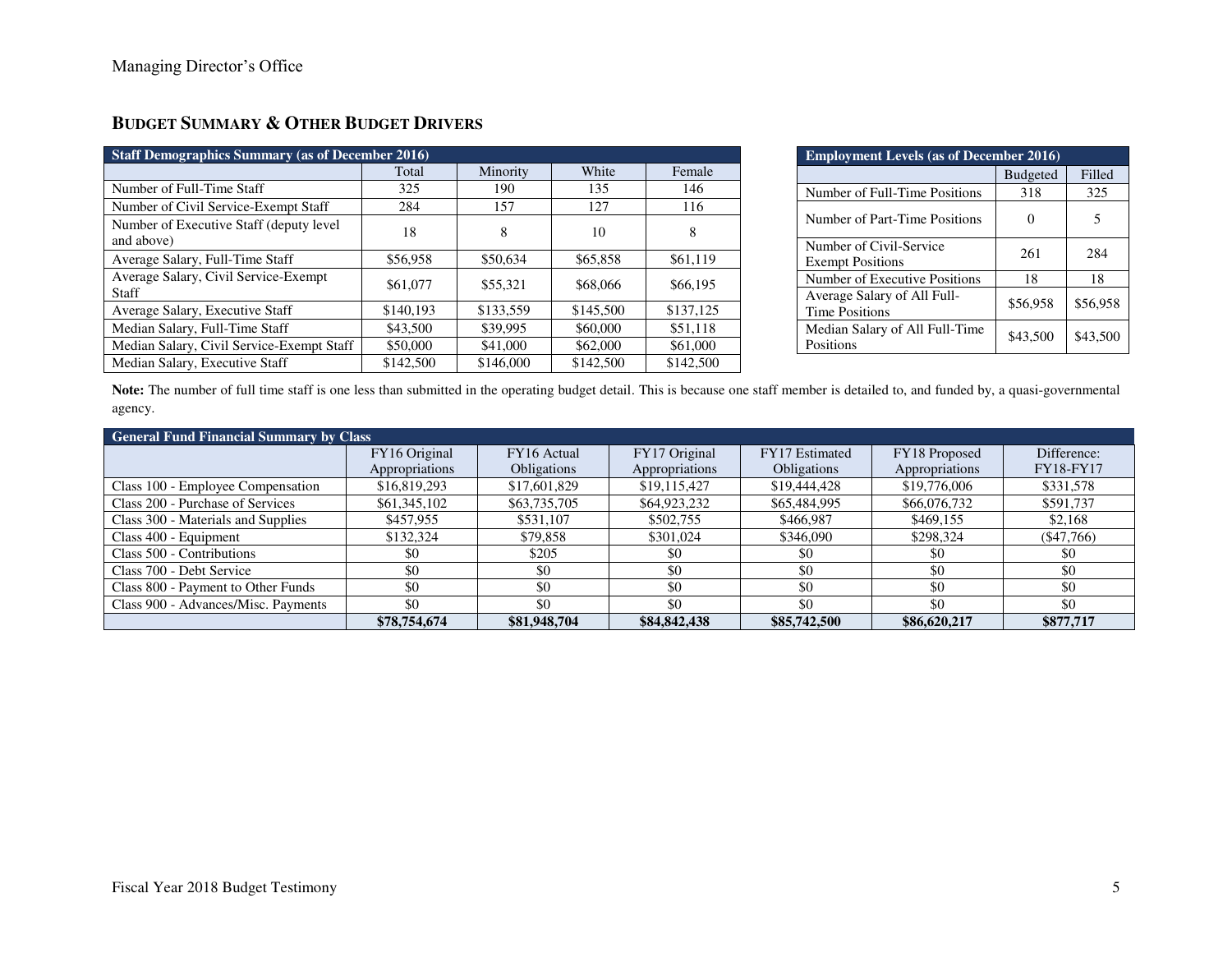#### Managing Director's Office

| <b>Professional Services Contracts Summary</b> |             |             |             |             |           |                              |  |
|------------------------------------------------|-------------|-------------|-------------|-------------|-----------|------------------------------|--|
|                                                | <b>FY12</b> | <b>FY13</b> | <b>FY14</b> | <b>FY15</b> | FY16      | <b>FY17 YTD</b><br>(Q1 & Q2) |  |
| Total amount of contracts                      | \$2,157,131 | \$1,339,697 | \$567.435   | \$851,056   | \$519,474 | \$568,828                    |  |
| Total amount to M/W/DSBE                       | \$452,047   | \$201.975   | \$103,566   | \$165,243   | \$55,100  | \$76,080                     |  |
| <b>Participation Rate</b>                      | 21%         | $15\%$      | 18%         | $19\%$      | $11\%$    | 13%                          |  |

**Note:** The dollar amounts and participation rates above are representative of contracts and amendments with for-profit organizations during each respective fiscal year. The majority of the MDO's contracts, including its largest, are with non-profit organizations and do not qualify for M/W/DSBE participation. The MDO remains committed to supporting the Administration's goal of 35% minority-, woman-, and disabled-owned businesses (M/W/DSBE) participation in City contracting. The MDO's FY18 participation goal is 20%, as indicated in the chart below.

| <b>M/W/DSBE Contract Participation Goal</b> |                  |             |      |  |
|---------------------------------------------|------------------|-------------|------|--|
|                                             | $\overline{Y}16$ | <b>FY17</b> | FY18 |  |
| M/W/DSBE Contract<br>Participation Goal     | 25%              | .5%         | 20%  |  |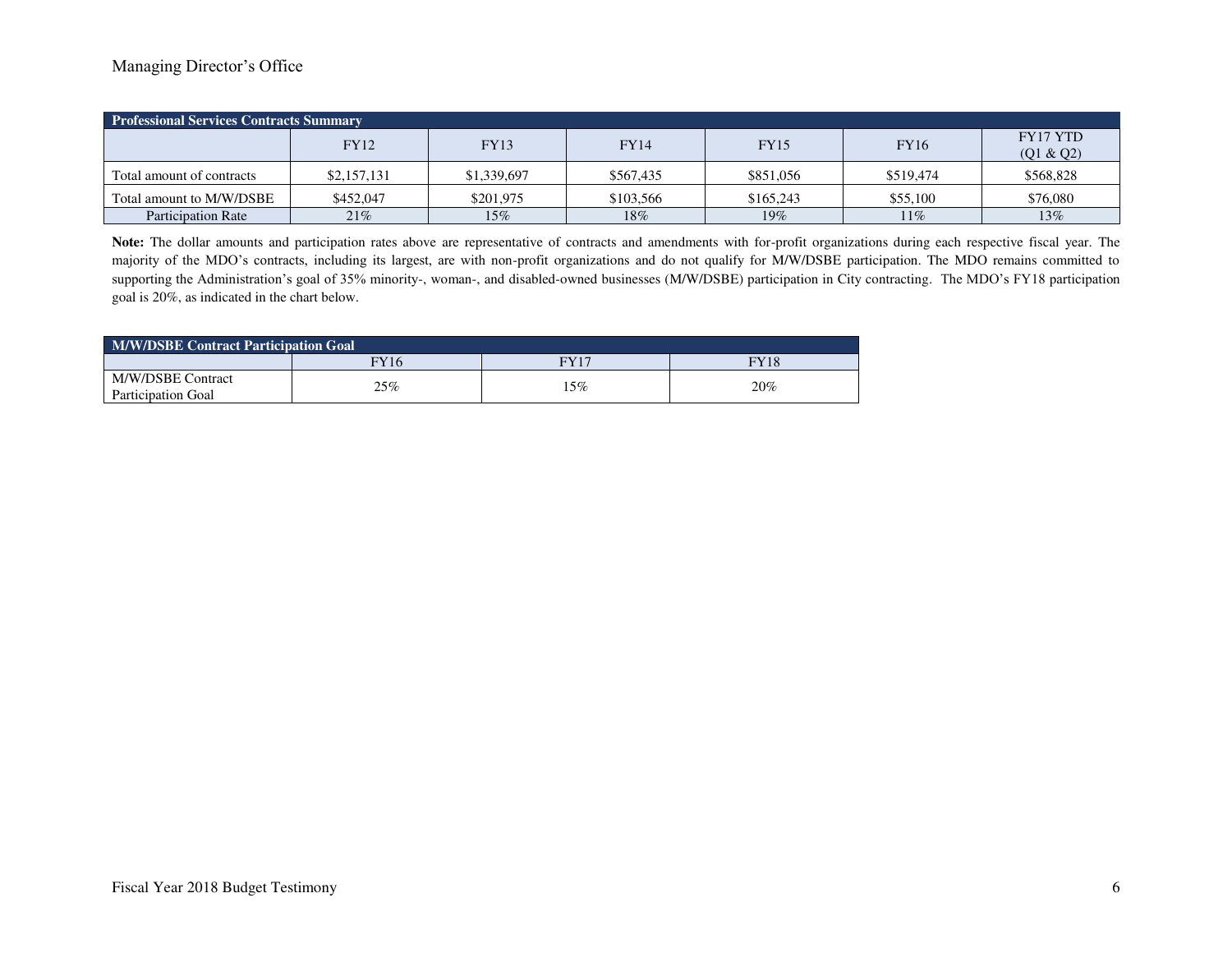### **PROPOSED BUDGET OVERVIEW**

#### **Proposed Funding Request**:

The proposed Fiscal Year 2018 General Fund budget totals \$86,620,217, an increase of \$877,717 over Fiscal Year 2017 estimated obligation levels. This increase is primarily due to Vision Zero development and planning, the launch of a new Out-of-School Time strategy, a study focused on the homes in the Eastwick section of the City, and the administration of a citywide performance management system.

The proposed budget includes:

- \$19,776,006 in Class 100, a \$331,578 increase over FY17. This funding will support the new Out-of-School Time strategy and also reflects the transfer of performance management staff from CAO to MDO.
- \$66,076,732 in Class 200, a \$591,737 increase over FY17. This funding will support Vision Zero development and planning, as well as the Eastwick study.
- \$469,155 in Class 300, a \$2,168 increase over FY17. This increase reflects an internal transfer of funds from class 400 to 300.
- \$298,324 in Class 400, a \$47,766 decrease over FY17. This decrease reflects an internal transfer of funds from class 400 to 300.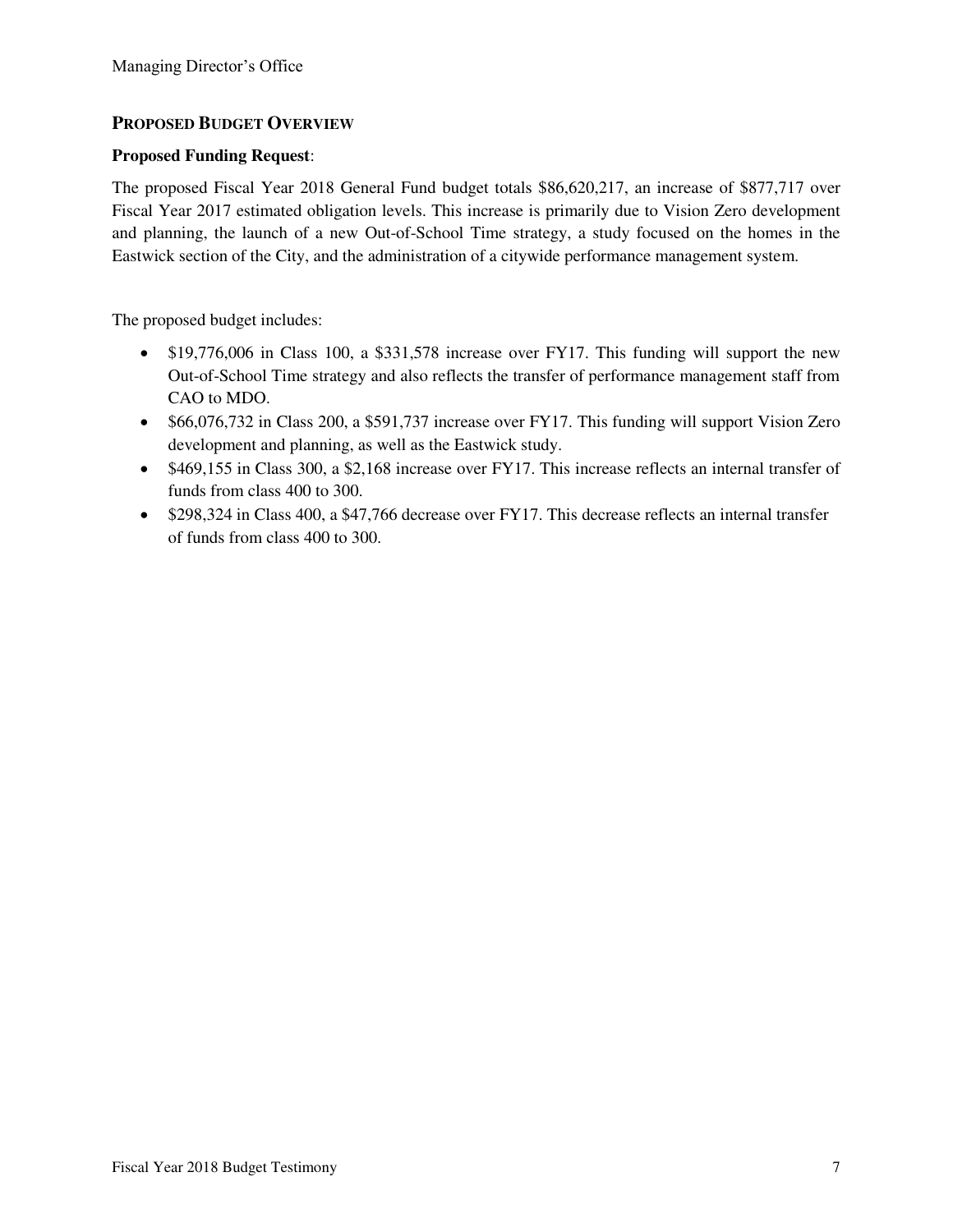# **STAFFING LEVELS**

The department is requesting 332 budgeted positions for FY18, an increase of 14 over FY17.

The increase is attributed to the expansion of the Community Life Improvement Program, the transfer of performance management staff from the Chief Administrative Office to the Managing Director's Office, as well as new staff to be hired to manage the new workforce development strategy, and Out-of-School Time strategy.

### **NEW HIRES**

| New Hires (from $7/1/2016$ to present) |                     |         |         |  |  |  |
|----------------------------------------|---------------------|---------|---------|--|--|--|
|                                        | <b>Total Number</b> | English | Spanish |  |  |  |
| <b>Black or African</b>                | 18                  | 18      |         |  |  |  |
| American                               |                     |         |         |  |  |  |
| Asian                                  |                     |         |         |  |  |  |
| Hispanic or Latino                     |                     |         |         |  |  |  |
| White                                  |                     |         |         |  |  |  |
| Other                                  |                     |         |         |  |  |  |
| Total                                  | 4G                  |         |         |  |  |  |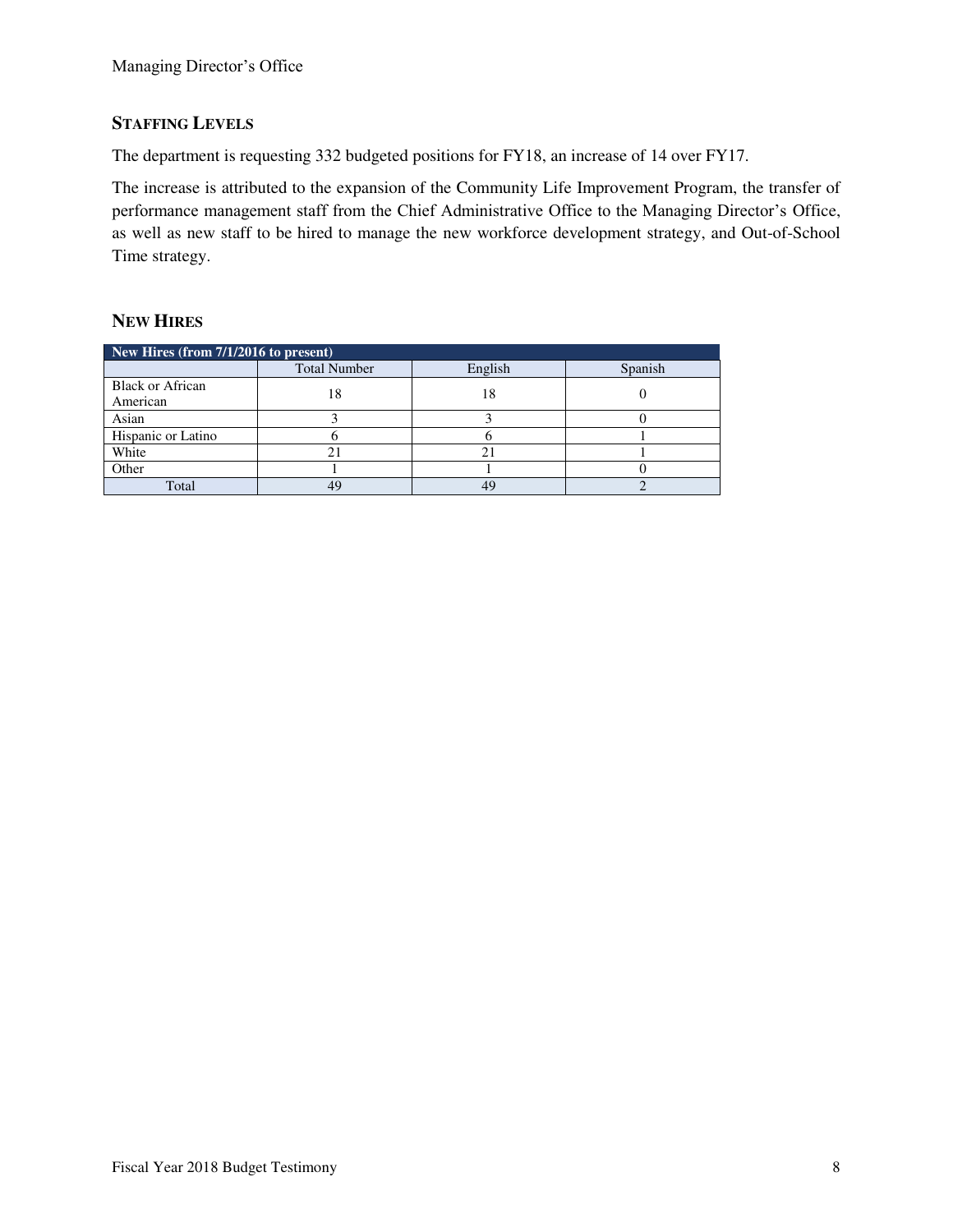### **PERFORMANCE, CHALLENGES, AND INITIATIVES**

| FY18 Performance Measures: Administration/Policy                                                                                                   |                       |                                        |                         |                       |
|----------------------------------------------------------------------------------------------------------------------------------------------------|-----------------------|----------------------------------------|-------------------------|-----------------------|
| Measure                                                                                                                                            | <b>FY16</b><br>Actual | <b>FY17</b><br><b>YTD</b><br>$(Q1+Q2)$ | <b>FY17</b><br>Estimate | <b>FY18</b><br>Target |
| Percent of contracts conformed within 90 days of start date *                                                                                      |                       | N/A                                    |                         | 50%                   |
| Average number of days to process professional services invoices **                                                                                |                       | N/A                                    |                         | 15                    |
| Number of departments with current strategic plans or performance<br>improvement plans, established goals, and refined performance<br>measures *** | N/A                   |                                        |                         | 15                    |

*\* New measure in FY18. This is part of a multi-year effort to get to a higher percentage.* 

*\*\* New measure in FY18.* 

*\*\*\* New measure in FY18. In lieu of strategic plans, departments may have performance improvement plans or established goals.* 

| FY18 Performance Measures: Office of Civic Engagement and Volunteer Service (OCEVS) |                       |                                     |                         |                       |  |
|-------------------------------------------------------------------------------------|-----------------------|-------------------------------------|-------------------------|-----------------------|--|
| <b>Measure</b>                                                                      | <b>FY16</b><br>Actual | <b>FY17</b><br><b>YTD</b><br>(Q1Q2) | <b>FY17</b><br>Estimate | <b>FY18</b><br>Target |  |
| Service hours *                                                                     | 57,504                | 49,077                              | 98.153                  | 147,230               |  |
| Civic engagement hours **                                                           | 5.374                 | 1.985                               | 8.702                   | 5,954                 |  |

*\* Service hours are when people are doing direct service work in their community. This includes participating in an OST program or a community clean-up, or painting in a recreation center or school.* 

*\*\* Civic engagement hours are when people participate in a community meeting, register people to vote, attend education sessions offered by OCEVS, or attend planning meetings. Two new organizers were recently hired and so far, the office has already logged 1,094 civic engagement hours for January. Based on this new rate, the Office is projecting increased civic engagement for FY17 compared to prior years.* 

| FY18 Performance Measures: Community Life Improvement Program (CLIP) |                       |                                        |                         |                       |  |  |
|----------------------------------------------------------------------|-----------------------|----------------------------------------|-------------------------|-----------------------|--|--|
| Measure                                                              | <b>FY16</b><br>Actual | <b>FY17</b><br><b>YTD</b><br>$(Q1+Q2)$ | <b>FY17</b><br>Estimate | <b>FY18</b><br>Target |  |  |
| Graffiti removal tickets closed within SLA of seven days             | 98.9%                 | 99.6%                                  | 95.0%                   | 95.0%                 |  |  |
| Number of nuisance properties and vacant lots abated                 | 18,135                | 8,885                                  | 19,000                  | 18,500                |  |  |
| Graffiti abatement: properties and street fixtures cleaned           | 113,663               | 59,020                                 | 115,000                 | 115,000               |  |  |
| Groups that received supplies                                        | 546                   | 301                                    | 550                     | 550                   |  |  |
| Supplies issued*                                                     | 6,324                 | 2,700                                  | 5,500                   | 5,500                 |  |  |
| Citywide cleanup projects completed                                  | 1,259                 | 724                                    | 1.300                   | 1.300                 |  |  |
| Vacant lot abatements                                                | 15,060                | 8,601                                  | 15,000                  | 15,000                |  |  |
| Vacant lot compliance rate**                                         | 27.8%                 | 25.0%                                  | 25.0%                   | 25.0%                 |  |  |
| Exterior property maintenance violations                             | 10,840                | 5,621                                  | 11,000                  | 11,000                |  |  |
| Exterior property maintenance compliance rate **                     | 66.9%                 | 63.6%                                  | 65.0%                   | 65.0%                 |  |  |

*\* Supplies issued are for community cleanups and consists of brooms, rakes, shovels etc.* 

*\*\* Compliance rate refers to the percent of property owners who receive a notice of violation and subsequently take action to clean up their properties within the timeframe given to address the violation.*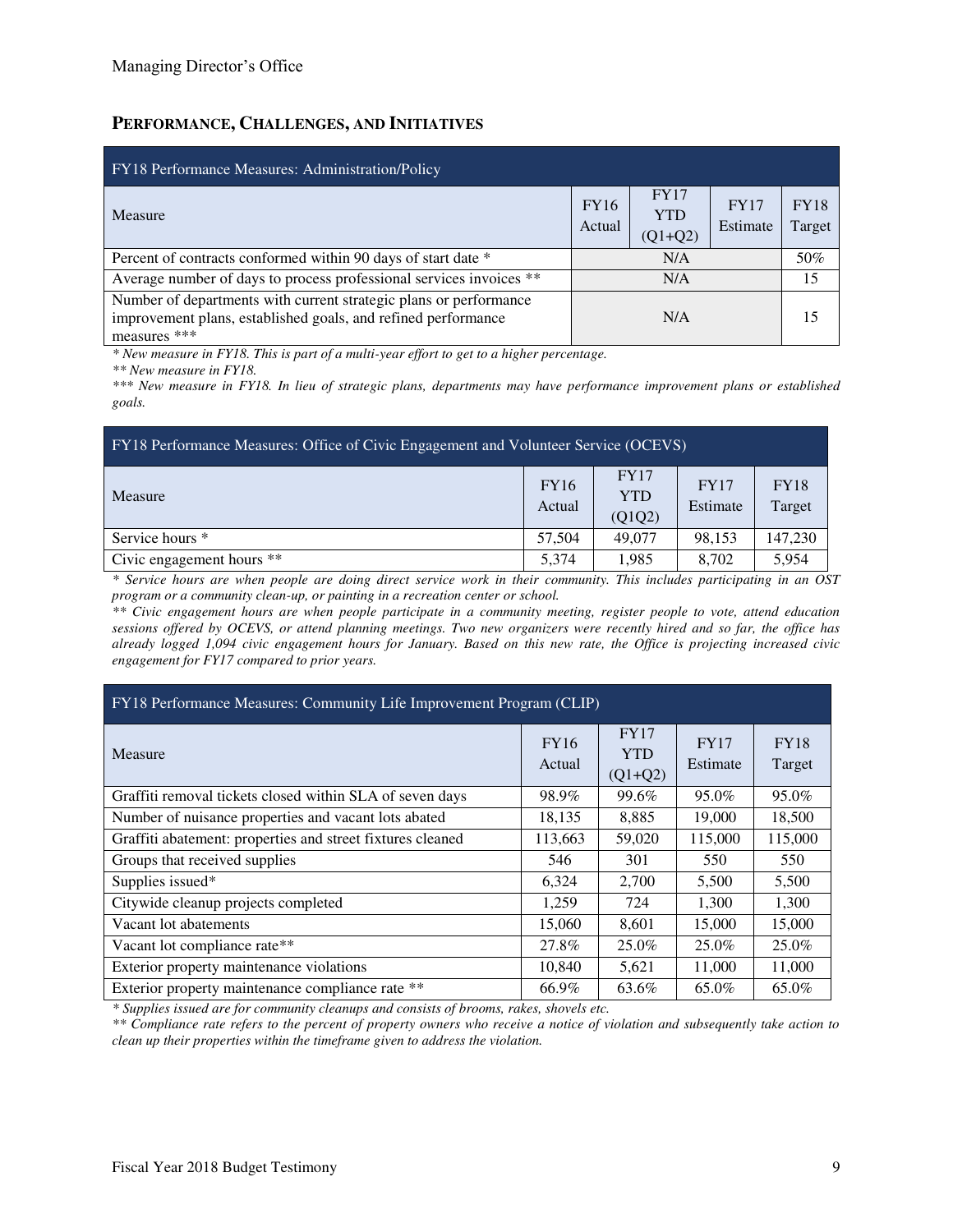| FY18 Performance Measures: Philly311                        |       |                 |             |             |  |  |
|-------------------------------------------------------------|-------|-----------------|-------------|-------------|--|--|
| Measure                                                     |       | <b>FY17 YTD</b> | <b>FY17</b> | <b>FY18</b> |  |  |
|                                                             |       | $(Q1+Q2)$       | Estimate    | Target      |  |  |
| Percent of calls answered within 20 seconds                 | 82.7% | 81.4%           | 80.0%       | 80.0%       |  |  |
| Percent of 311 NPS survey respondents who are "service"     | N/A   | $40.0\%$        | $30.0\%$    | $< 30.0\%$  |  |  |
| detractors"                                                 |       |                 |             |             |  |  |
| Percent of residents who use mobile and web applications to | N/A   | 13.0%           | $18.0\%$    | 22.0%       |  |  |
| contact $311*$                                              |       |                 |             |             |  |  |
| Average score for tickets and phone calls monitored by 311  | N/A   | 87.5%           | 85.0%       | 87.0%       |  |  |
| supervisors                                                 |       |                 |             |             |  |  |

*\* This measure refers to the number of contacts using mobile and web applications to contact 311. Philly311 keeps a separate measure for repeat users. Five percent of Philly311 users generate 20% of the volume, with an average of 1.7 contacts per user per year.* 

| FY18 Performance Measures: Office of Adult Education (OAE)                                                                |                       |                                        |                         |                       |
|---------------------------------------------------------------------------------------------------------------------------|-----------------------|----------------------------------------|-------------------------|-----------------------|
| Measure                                                                                                                   | <b>FY16</b><br>Actual | <b>FY17</b><br><b>YTD</b><br>$(Q1+Q2)$ | <b>FY17</b><br>Estimate | <b>FY18</b><br>Target |
| Number of learners enrolling in adult education classes after<br>completing myPLACE initial intake and assessment process | 4,632                 | 3,122                                  | 6,200                   | 6,500                 |
| Percent of volunteers who are referred to organizations after<br>completing Office of Adult Education volunteer training  | 75%                   | 68%                                    | 75%                     | 80%                   |
| Number of individuals who received digital literacy training<br>through KEYSPOT training programs *                       | 6,665                 | N/A                                    | 6,800                   | 6,800                 |

*\* Tabulated at year-end.* 

| <b>FY18 Performance Measures: Office of Special Events (OSE)</b> |             |              |             |  |  |
|------------------------------------------------------------------|-------------|--------------|-------------|--|--|
| Measure                                                          | CY15 Actual | CY16Estimate | CY17 Target |  |  |
| Number of applications processed *                               | 1.413       | 1.647        | 1,500       |  |  |
| $\sim$ $\sim$ $\sim$<br>$\cdots$ $\cdots$                        |             |              |             |  |  |

*\* Metric based on the calendar year, not the fiscal year.* 

| FY18 Performance Measures: Office of Immigrant Affairs (OIA) |                    |                                        |                  |                       |  |  |  |  |
|--------------------------------------------------------------|--------------------|----------------------------------------|------------------|-----------------------|--|--|--|--|
| Measure                                                      | FY16 Actual        | <b>FY17</b><br><b>YTD</b><br>$(Q1+Q2)$ | FY17<br>Estimate | <b>FY18</b><br>Target |  |  |  |  |
| Number of translated documents                               | data not available | 412                                    | $500+$           | 550                   |  |  |  |  |
| Number of LEP transactions                                   | 37.534             | 21,000                                 | 45,000           | 60,000                |  |  |  |  |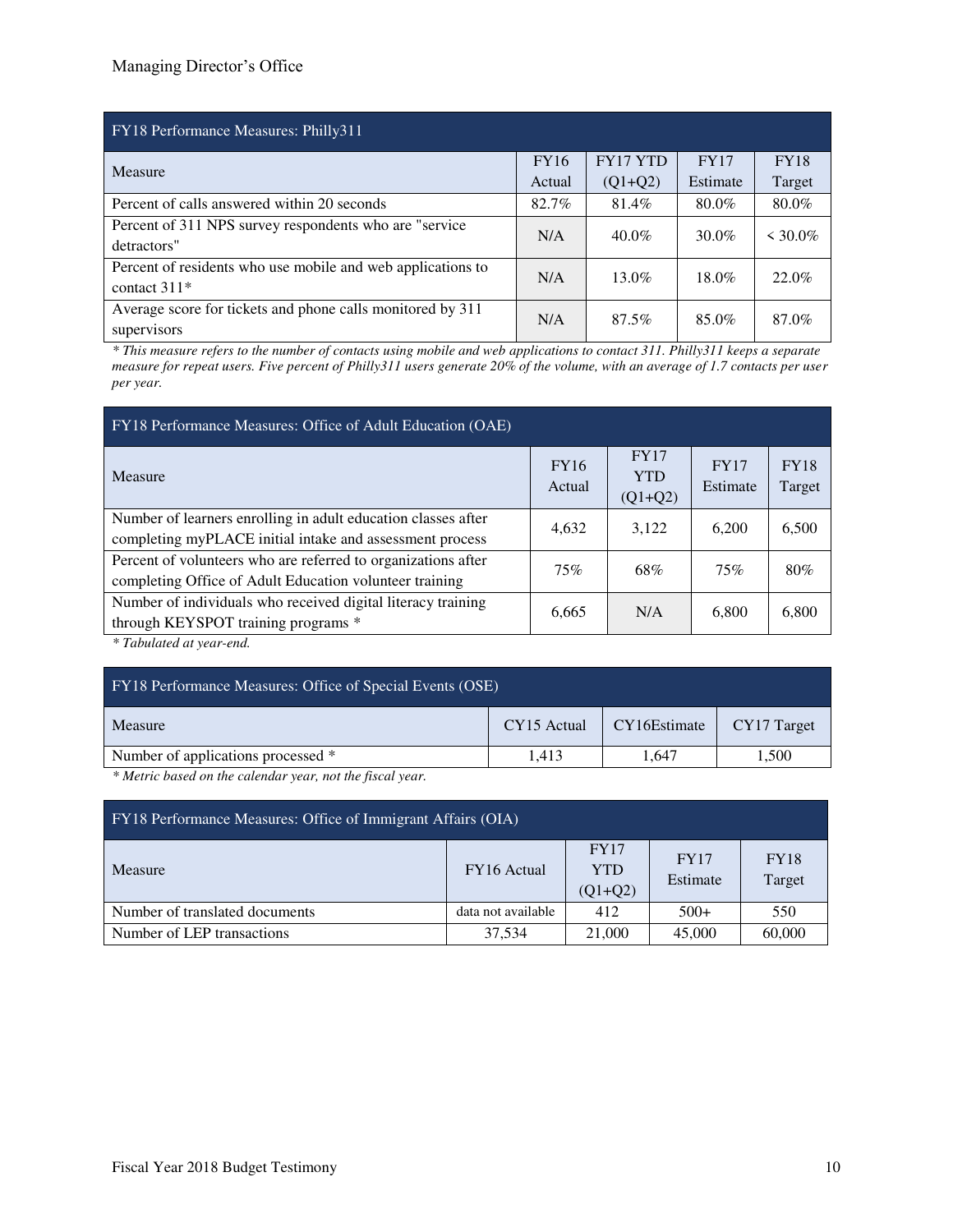| <b>FY18 Performance Measures: Office of Emergency Management (OEM)</b>                                      |                       |                                        |                  |                       |  |  |  |  |
|-------------------------------------------------------------------------------------------------------------|-----------------------|----------------------------------------|------------------|-----------------------|--|--|--|--|
| Measure                                                                                                     | <b>FY16</b><br>Actual | <b>FY17</b><br><b>YTD</b><br>$(Q1+Q2)$ | FY17<br>Estimate | <b>FY18</b><br>Target |  |  |  |  |
| Emergency response equipment readiness (percent of equipment<br>owned and immediately ready for deployment) | 99%                   | 99%                                    | 99%              | 83%                   |  |  |  |  |
| Percentage of corrective actions completed or in process of<br>completion within 6 months                   | 65%                   | 80%                                    | 80%              | 90%                   |  |  |  |  |
| Community Preparedness: number of people reached within 12-<br>month period                                 | 6.000                 | 3,000                                  | 6,000            | 6,000                 |  |  |  |  |
| City Government Readiness: percent of completed departmental<br><b>Continuity of Operations Plans</b>       | 67%                   | 67%                                    | 67%              | 67%                   |  |  |  |  |

| FY18 Performance Measures: Police Advisory Commission (PAC)                                           |                       |                                        |                         |                       |  |  |  |  |  |
|-------------------------------------------------------------------------------------------------------|-----------------------|----------------------------------------|-------------------------|-----------------------|--|--|--|--|--|
| Measure                                                                                               | <b>FY16</b><br>Actual | <b>FY17</b><br><b>YTD</b><br>$(Q1+Q2)$ | <b>FY17</b><br>Estimate | <b>FY18</b><br>Target |  |  |  |  |  |
| Number of complaints chosen for auditing                                                              |                       | 11                                     | 25                      | 30                    |  |  |  |  |  |
| Percentage of complaint audits completed within 45 days of<br>receiving Internal Affairs final report | $100\%$               | 95%                                    | $100\%$                 | $100\%$               |  |  |  |  |  |

| <b>FY18</b> Performance Measures: Youth Violence Reduction Partnership (YVRP) |                       |                                        |                                |                            |  |  |  |  |
|-------------------------------------------------------------------------------|-----------------------|----------------------------------------|--------------------------------|----------------------------|--|--|--|--|
| Measure                                                                       | <b>FY16</b><br>Actual | <b>FY17</b><br><b>YTD</b><br>$(Q1+Q2)$ | FY17 Estimate                  | FY18 Target                |  |  |  |  |
| Number of homicides of youth ages 7-24 in each<br>YVRP district overall *     | 45                    | no data<br>available                   | 4\% reduction<br>from $CY2016$ | additional 4%<br>reduction |  |  |  |  |

*\* This FY16 figure is as of 11/30/2016 for calendar year 2016. This was the total for 2015 as well. As of 12/31/16, Philadelphia has had a total of 277 overall homicides – a 1% decrease compared to 2015 (280).* 

| FY18 Performance Measures: Animal Control (ACCT Philly) |                       |                                 |                  |                       |  |  |  |  |
|---------------------------------------------------------|-----------------------|---------------------------------|------------------|-----------------------|--|--|--|--|
| Measure                                                 | <b>FY16</b><br>Actual | FY17<br><b>YTD</b><br>$(Q1+Q2)$ | FY17<br>Estimate | <b>FY18</b><br>Target |  |  |  |  |
| Life-saving rate                                        | 76.0%                 | 80.0%                           | 80.0%            | 80.0%                 |  |  |  |  |
| Code violations issued                                  | N/A                   | 200                             | 500              | 800                   |  |  |  |  |
| Respond to service request calls within SLA (contract)  | N/A                   |                                 | 90%              | 90%                   |  |  |  |  |
| Percentage of pets returned to the owner                | 5.0%                  | 5.1%                            | 5.0%             | 8.0%                  |  |  |  |  |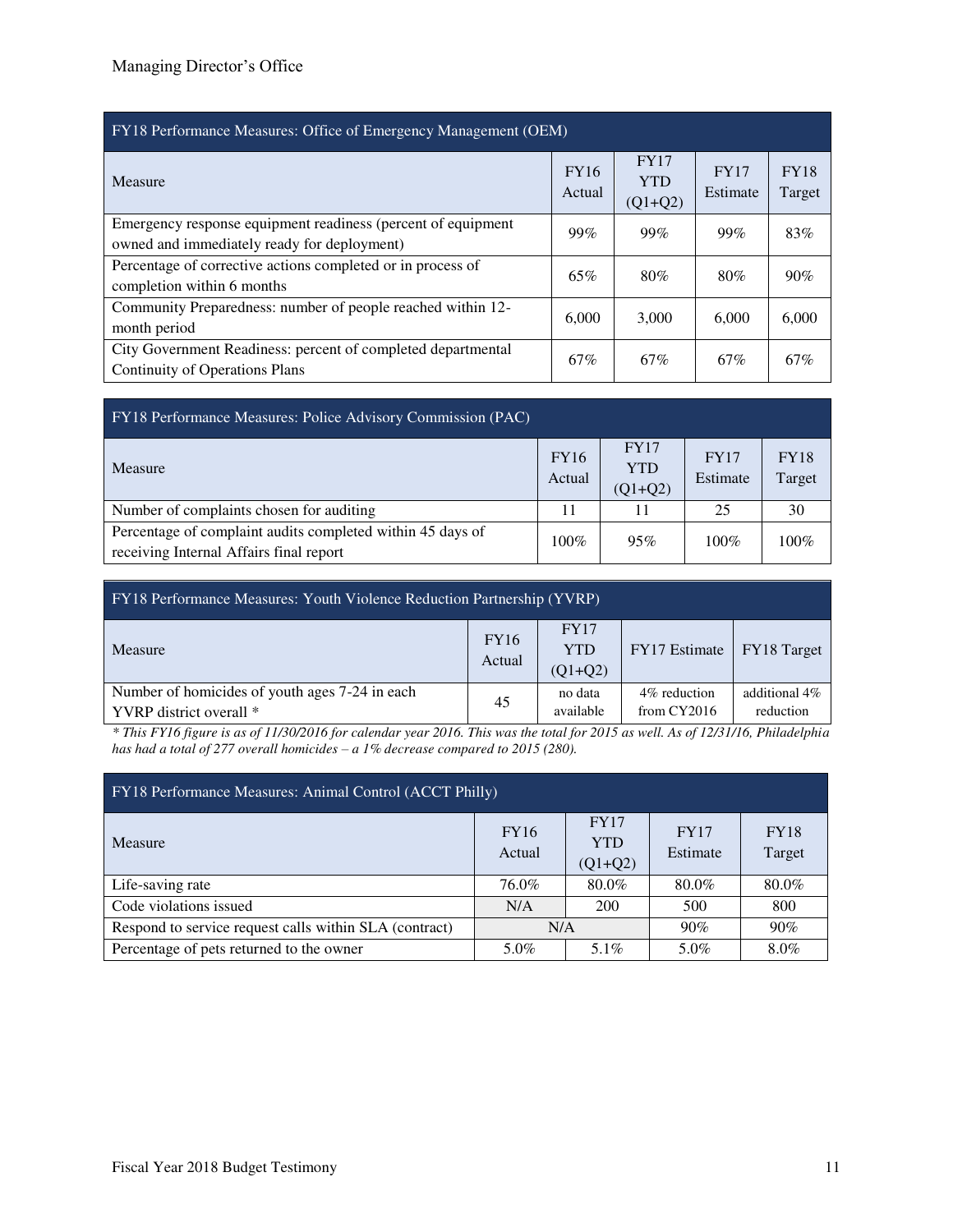| <b>FY18</b> Performance Measures: Town Watch Integrated Services (TWIS) |                       |                                        |                  |                        |  |  |  |  |
|-------------------------------------------------------------------------|-----------------------|----------------------------------------|------------------|------------------------|--|--|--|--|
| Measure                                                                 | <b>FY16</b><br>Actual | <b>FY17</b><br><b>YTD</b><br>$(Q1+Q2)$ | FY17<br>Estimate | FY18 Target            |  |  |  |  |
| Average Weighted Community Engagement Score<br>across the 5 PSAs $*$    | N/A                   | $\overline{4}$                         |                  | 10% increase from FY17 |  |  |  |  |
| Total membership in the 5 PSAs **                                       | N/A                   | 455                                    | 550              | 10% increase from FY17 |  |  |  |  |

*\* New measure in FY17. Methodology: Activate Town Watch Group: 3 points; Crime Rates Reduced 6 months after Town Watch process starts: 4 points; Community/TWIS events: 3 points.* 

*\*\* New measure in FY17.*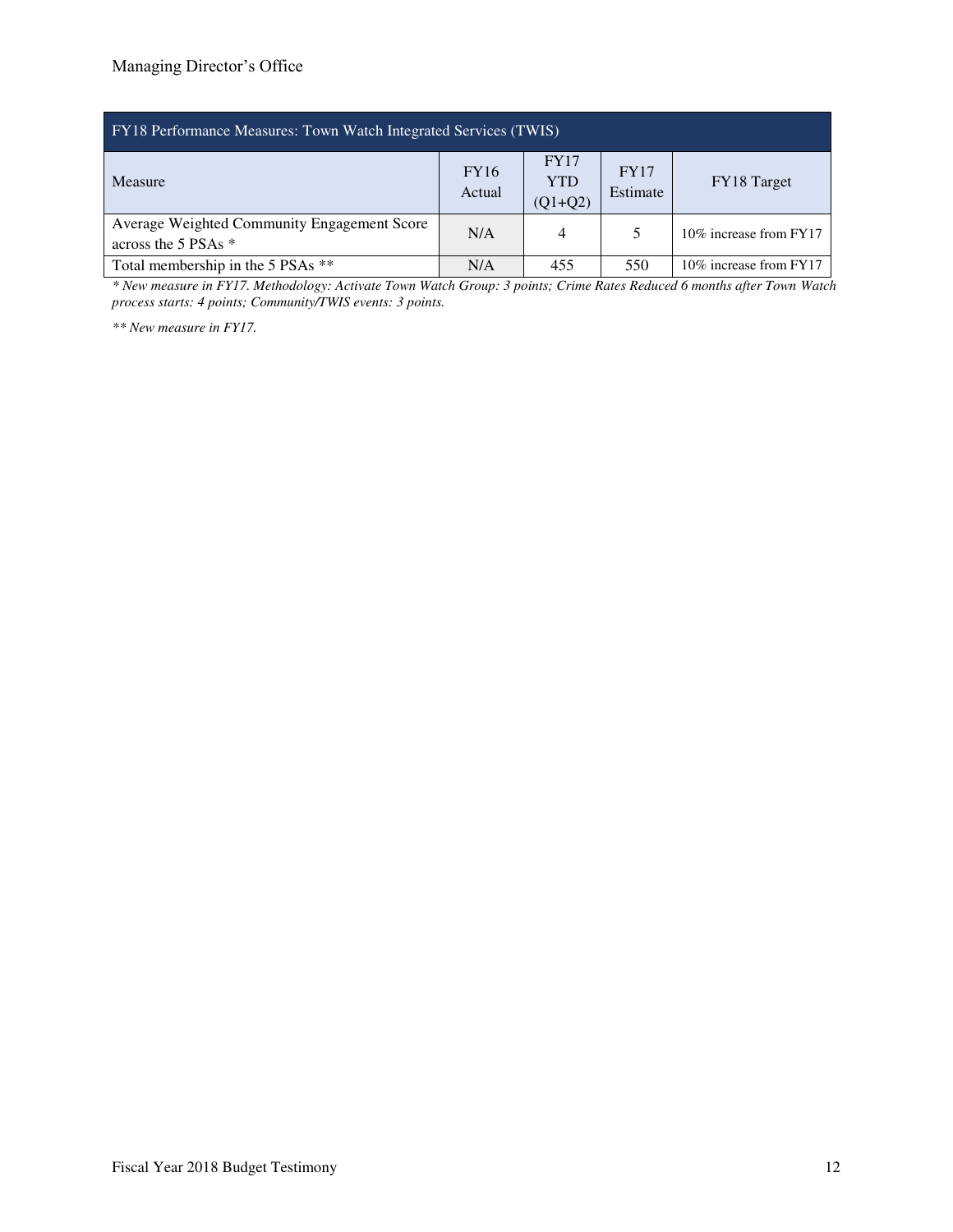### **OTHER BUDGETARY IMPACTS**

#### **Federal and State (Where Applicable)**

The General Fund is the primary revenue source for the MDO's budget. Federal and state funding flows primarily to the specific operating departments that report into the MDO, rather than to MDO's budget.

The MDO does, however, have several programs that rely on state and federal grant funding (primarily related to Homeland Security, OCEVS, and criminal justice). In FY18, the MDO will manage about 15 federal grants.

The budget proposal recently announced by the Trump Administration could have significant impacts on several programs within MDO. The White House is presently proposing to eliminate funding for the Community Services Block Grant and for the Corporation for National and Community Service. Both programs provide significant financial support to the Office of Civic Engagement and Volunteer Services:

- \$28,000 for AmeriCorps VISTA
- \$1,890,000 for Foster Grandparents (3-year grant cycle)
- \$216,000 in Community Services Block Grant

Additionally, the MDO receives approximately \$7.2 million in Homeland Security Grant Program funds – a program that has been targeted for significant cuts. The Office of Emergency Management (OEM) budget would be severely impacted, as these funds represent the overwhelming majority of the program's budget. These funds also support emergency preparedness, resiliency, and response across public safety agencies.

The Trump Administration has also proposed elimination of the highly competitive Transportation Investment Generating Economic Recovery (TIGER) grant program, which funds multi-modal and development projects focused on improving traffic safety and enhancing economic development. Currently, MDO has been awarded \$10.7 million in TIGER funds for streetscape and multi-modal improvements for projects such as the Roosevelt Boulevard "Route for Change," American Street, Bustleton Avenue, Woodland Avenue, Westmoreland Street and the Schuylkill River Swing Bridge.

The MDO also has approximately \$5.2 million in competitive federal grants related to criminal justice (some grants span multiple fiscal years). While the criminal justice grants have not specifically been mentioned in the budget proposal for elimination, and would not affect FY18, many competitive grants could conceivably be at risk in future fiscal years.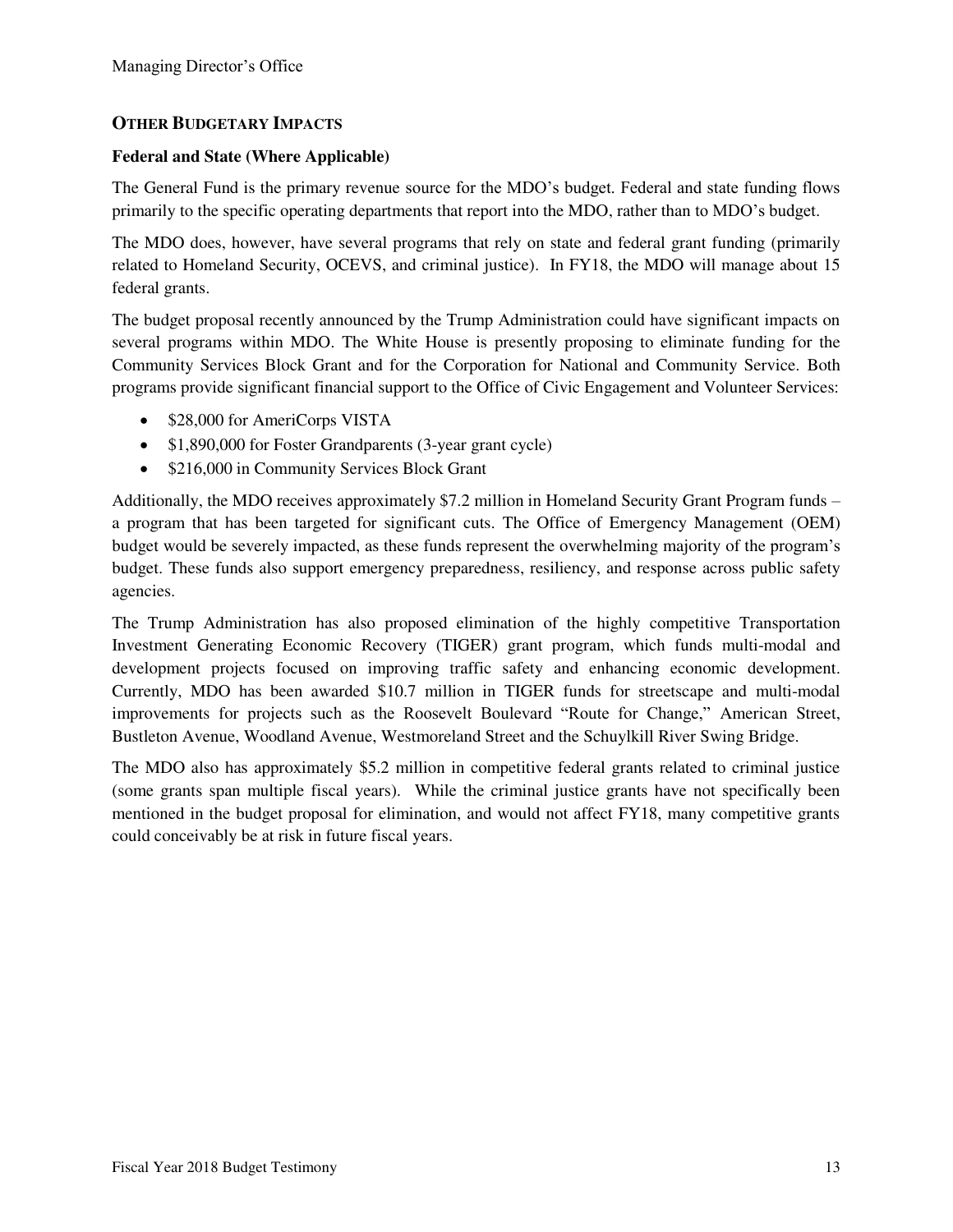# **CONTRACTING EXPERIENCE**

|                                               | M/W/DSBE Participation on Large Professional Services Contracts                   |                                 |                          |                               |                                         |                                                            |                                                                                |                                                                         |                                                  |                                                  |                                          |
|-----------------------------------------------|-----------------------------------------------------------------------------------|---------------------------------|--------------------------|-------------------------------|-----------------------------------------|------------------------------------------------------------|--------------------------------------------------------------------------------|-------------------------------------------------------------------------|--------------------------------------------------|--------------------------------------------------|------------------------------------------|
|                                               | Top Five Largest Contracts, FY17                                                  |                                 |                          |                               |                                         |                                                            |                                                                                |                                                                         |                                                  |                                                  |                                          |
| <b>Vendor Name</b>                            | Service Provided                                                                  | Dollar<br>Amount of<br>Contract | <b>RFP</b> Issue<br>Date | Contract<br><b>Start Date</b> | Ranges in RFP                           | <b>ANAMIN</b><br>Participati<br>Achieved<br>$\overline{a}$ | <b>MWDSB</b><br>Participati<br>$\overline{\mathrm{m}}$<br>$\boxed{\mathbf{L}}$ | Participati<br>Total $%$<br>on - $\overline{Al}$<br>DSBEs<br>$_{\rm S}$ | Participati<br>on - All<br><b>DSBEs</b><br>Value | business<br>located<br>within<br>City<br>limits) | Complianc<br>$e^{\Omega}$<br>Aшя<br>Wage |
| Defender<br>Association<br>of<br>Philadelphia | <b>Legal Representation</b><br>- Criminal, Mental<br>Health &<br>Dependency Cases | \$43,586,949                    | 11/25/2014               | 1/1/2016                      | MBE: 28-30%<br>WBE: 28-30%<br>DSBE:N/A  | $0\%$<br>$0\%$<br>$0\%$                                    | \$0<br>\$0<br>\$0                                                              | $0\%$<br>$0\%$<br>$0\%$                                                 | \$0<br>\$0<br>\$0                                | Yes                                              | N <sub>0</sub>                           |
| Animal Care<br>& Control<br>Team              | <b>Animal Control</b><br><b>Services</b>                                          | \$4,069,942                     | N/A                      | 7/1/2015                      | MBE: N/A<br>WBE: N/A<br>DSBE: N/A       | $0\%$<br>$0\%$<br>$0\%$                                    | \$0<br>$\sqrt{6}$<br>\$0                                                       | $0\%$<br>$0\%$<br>$0\%$                                                 | \$0<br>\$0<br>\$0                                | Yes                                              | N <sub>o</sub>                           |
| Community<br>Legal<br>Services                | Legal Representation<br>- Family Court<br>Dependency Cases                        | \$989,482                       | N/A                      | 1/1/2014                      | MBE: N/A<br>WBE: N/A<br>DSBE: N/A       | $0\%$<br>$0\%$<br>$0\%$                                    | \$0<br>\$0<br>\$0                                                              | $0\%$<br>$0\%$<br>$0\%$                                                 | \$0<br>\$0<br>\$0                                | Yes                                              | N <sub>o</sub>                           |
| Defender<br>Association<br>of<br>Philadelphia | <b>Legal Representation</b><br>- Juvenile Life w/o<br>Parole                      | \$948,700                       | N/A                      | 7/1/2016                      | MBE: N/A<br>WBE: N/A<br>DSBE: N/A       | $0\%$<br>$0\%$<br>$0\%$                                    | \$0<br>\$0<br>$\sqrt{6}$                                                       | $0\%$<br>$0\%$<br>$0\%$                                                 | \$0<br>\$0<br>\$0                                | Yes                                              | N <sub>o</sub>                           |
| Community<br>Legal<br>Services                | <b>Legal Representation</b><br>- Federal/State<br>Welfare                         | \$900,000                       | 4/10/2015                | 7/1/2015                      | MBE: 25-30%<br>WBE: 25-30%<br>DSBE: N/A | $0\%$<br>$0\%$<br>$0\%$                                    | \$0<br>\$0<br>\$0                                                              | $0\%$<br>$0\%$<br>$0\%$                                                 | \$0<br>\$0<br>\$0                                | Yes                                              | N <sub>0</sub>                           |

Note: 22 of the of the MDO's 44 professional services contracts are with non-profit organizations, including its top five as indicated above, and do not qualify for M/W/DSBE participation.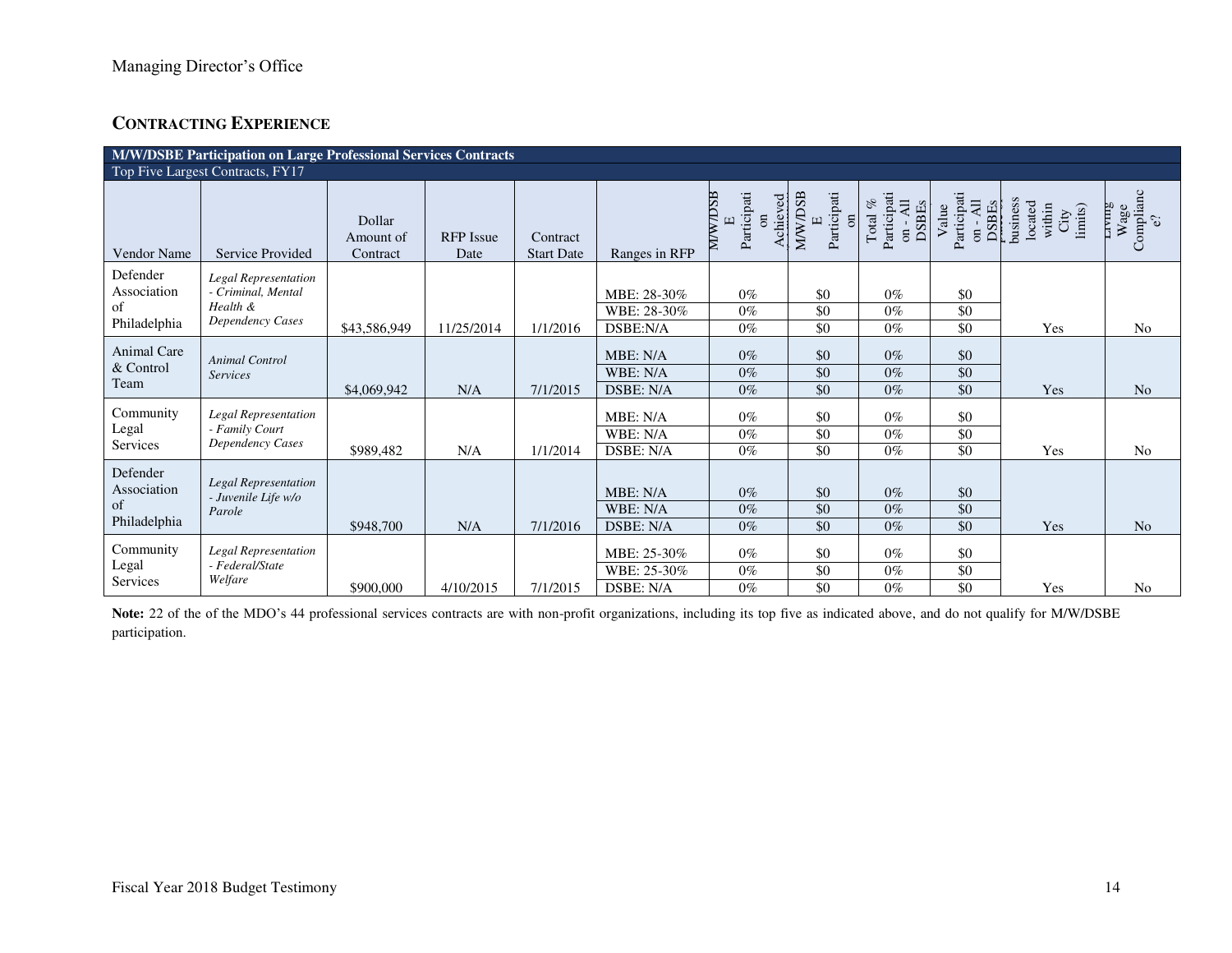# **EMPLOYEE DATA**

| <b>Staff Demographics (as of December 2016)</b> |                        |           |                      |                        |                |  |  |
|-------------------------------------------------|------------------------|-----------|----------------------|------------------------|----------------|--|--|
|                                                 | <b>Full-Time Staff</b> |           |                      | <b>Executive Staff</b> |                |  |  |
|                                                 | Male                   | Female    |                      | Male                   | Female         |  |  |
|                                                 | African-               | African-  |                      | African-               | African-       |  |  |
|                                                 | American               | American  |                      | American               | American       |  |  |
| Total                                           | 71                     | 61        | Total                | $\overline{4}$         |                |  |  |
| % of Total                                      | 22%                    | 19%       | % of Total           | 22%                    | 6%             |  |  |
| Average Salary                                  | \$46,291               | \$51,806  | Average Salary       | \$127,869              | \$135,000      |  |  |
| Median Salary                                   | \$36,000               | \$40,555  | Median Salary        | \$131,233              | \$135,000      |  |  |
|                                                 | White                  | White     |                      | White                  | White          |  |  |
| Total                                           | 74                     | 60        | Total                | 6                      | $\overline{4}$ |  |  |
| % of Total                                      | 23%                    | 18%       | % of Total           | 33%                    | 22%            |  |  |
| Average Salary                                  | \$62,541               | \$67,273  | Average Salary       | \$152,500              | \$135,000      |  |  |
| Median Salary                                   | \$52,884               | \$62,250  | Median Salary        | \$147,500              | \$142,500      |  |  |
|                                                 | Hispanic               | Hispanic  |                      | Hispanic               | Hispanic       |  |  |
| Total                                           | 22                     | 15        | Total                | $\theta$               | $\overline{c}$ |  |  |
| % of Total                                      | 7%                     | 5%        | % of Total           | $0\%$                  | $11\%$         |  |  |
| Average Salary                                  | \$44,975               | \$61,142  | Average Salary       | \$0                    | \$132,500      |  |  |
| <b>Median Salary</b>                            | \$39,148               | \$44,982  | <b>Median Salary</b> | \$0                    | \$132,500      |  |  |
|                                                 | Asian                  | Asian     |                      | Asian                  | Asian          |  |  |
| Total                                           | 6                      | 5         | Total                | $\overline{0}$         | $\overline{0}$ |  |  |
| % of Total                                      | 2%                     | 2%        | % of Total           | $0\%$                  | $0\%$          |  |  |
| Average Salary                                  | \$35,285               | \$56,550  | Average Salary       | \$0                    | \$0            |  |  |
| <b>Median Salary</b>                            | \$34,000               | \$52,000  | <b>Median Salary</b> | \$0                    | \$0            |  |  |
|                                                 | Other                  | Other     |                      | Other                  | Other          |  |  |
| Total                                           | 4                      | 7         | Total                | $\theta$               | 1              |  |  |
| % of Total                                      | 1%                     | 2%        | % of Total           | $0\%$                  | 6%             |  |  |
| Average Salary                                  | \$48,056               | \$92,911  | Average Salary       | \$0                    | \$157,000      |  |  |
| Median Salary                                   | \$45,000               | \$82,500  | Median Salary        | \$0                    | \$157,000      |  |  |
|                                                 | Bilingual              | Bilingual |                      | Bilingual              | Bilingual      |  |  |
| Total                                           | 5                      | 15        | Total                | $\theta$               | $\overline{c}$ |  |  |
| % of Total                                      | $2\%$                  | 5%        | % of Total           | $0\%$                  | $11\%$         |  |  |
| Average Salary                                  | \$57,491               | \$68,576  | Average Salary       | \$0                    | \$132,500      |  |  |
| <b>Median Salary</b>                            | \$55,000               | \$65,000  | Median Salary        | \$0                    | \$132,500      |  |  |
|                                                 | Male                   | Female    |                      | Male                   | Female         |  |  |
| Total                                           | 177                    | 148       | Total                | 10                     | 8              |  |  |
| % of Total                                      | 54%                    | 46%       | % of Total           | 56%                    | 44%            |  |  |
| Average Salary                                  | \$53,564               | \$61,119  | Average Salary       | \$142,648              | \$137,125      |  |  |
| Median Salary                                   | \$40,420               | \$51,118  | Median Salary        | \$147,500              | \$142,500      |  |  |